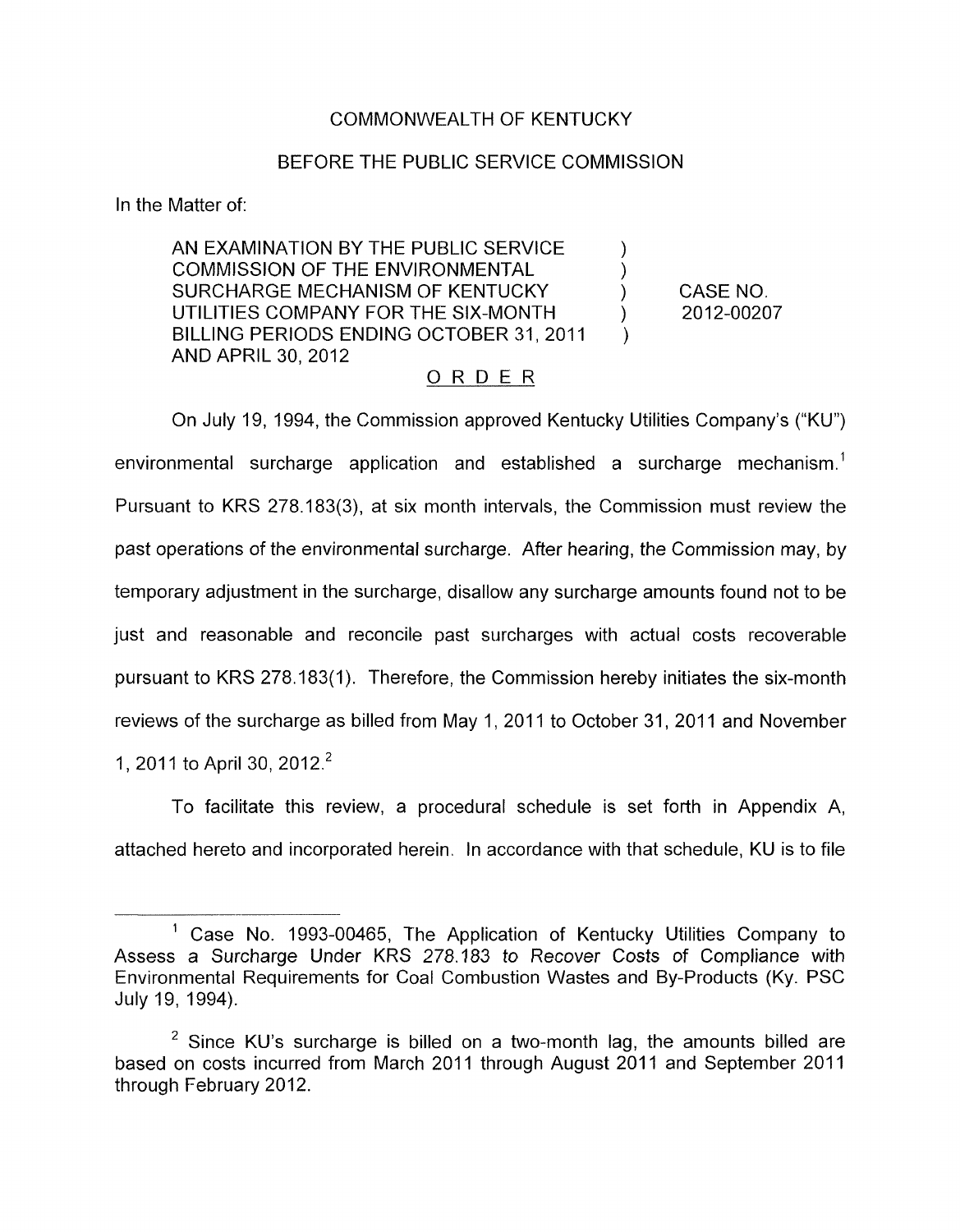prepared direct testimony in support of the reasonableness of the application of its environmental surcharge mechanism during the time period under review. In addition, KU is to file its response to the information requested in Appendix B, attached hereto and incorporated herein. Since the periods under review in this proceeding may have resulted in over- or under-recoveries, the Commission will entertain proposals to adopt one adjustment factor to net all over- or under-recoveries.

Since the approval of its original environmental compliance plan and surcharge mechanism, KU has sought and been granted six amendments to its original environmental compliance plan and surcharge mechanism. Pursuant to our order approving the Stipulation and Recommendation in Case No. 2009-00548, $3$  all costs associated with KU's 2001 and 2003 amended compliance plans were rolled into KU's base rates. As a result, the environmental surcharge provides recovery of the costs associated with the four remaining amended environmental compliance plans. When determining its over- or under-recovery of the surcharge in this proceeding, KU should reflect the impacts of these prior cases, as applicable.

IT IS HEREBY ORDERED that:

1. The procedural schedule set forth in Appendix A, attached hereto and incorporated herein, shall be followed in this proceeding.

2. KU shall appear at the Commission's offices on the date set forth in Appendix A to submit itself to examination on the application of its environmental surcharge as billed to consumers from May 1, 2011 through October 31, 2011 and

<sup>&</sup>lt;sup>3</sup> Case No. 2009-00548, Application of Kentucky Utilities Company for an Adjustment of Base Rates (Ky. PSC July 30, 2010).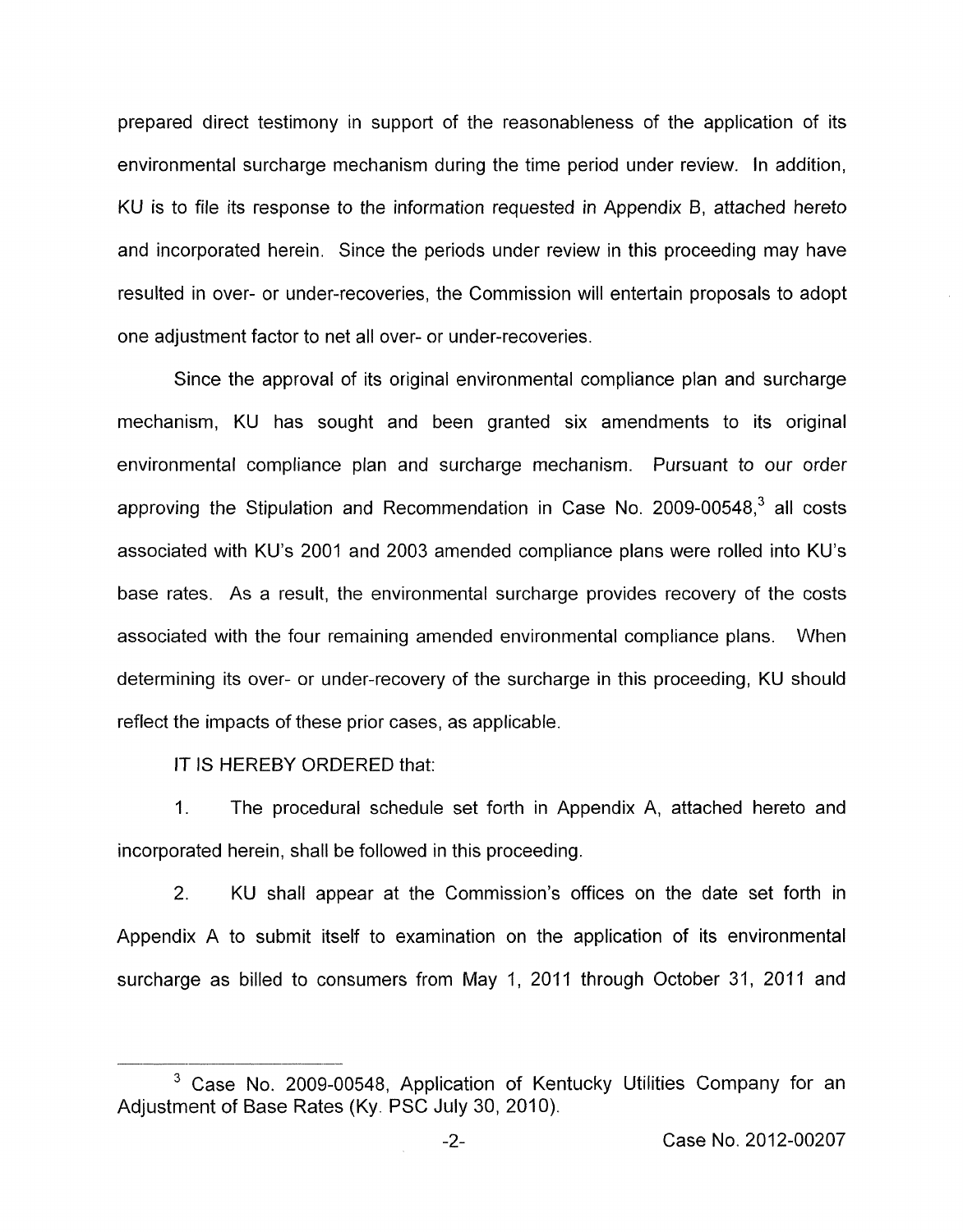November 1 2011 through April 30, 2012. There shall be no opening statements or summary of testimony at the public hearing.

**3.** KU shall, by the date set forth in Appendix A, file its prepared direct testimony in support of the reasonableness of the application of its environmental surcharge mechanism during the periods under review.

**4.**  Any party filing testimony shall file an original and seven copies.

5. a. The information requested herein is due by the date set forth in Appendix A. Responses to requests for information shall be appropriately bound, tabbed and indexed and shall include the name of the witness responsible for responding to the questions related to the information provided, with copies to all parties of record and seven copies to the Commission.

b. Each response shall be answered under oath or, for representatives of a public or private corporation or a partnership or association or a governmental agency, be accompanied by a signed certification of the preparer or person supervising the preparation of the response on behalf of the entity that the response is true and accurate to the best of that person's knowledge, information, and belief formed after a reasonable inquiry.

c. Any party shall make timely amendment to any prior response if it obtains information which indicates that the response was incorrect when made or, though correct when made, is now incorrect in any material respect.

d. For any request to which a party fails or refuses to furnish all or part of the requested information, that party shall provide a written explanation of the specific grounds for its failure to completely and precisely respond.

**-3-** Case No. 2012-00207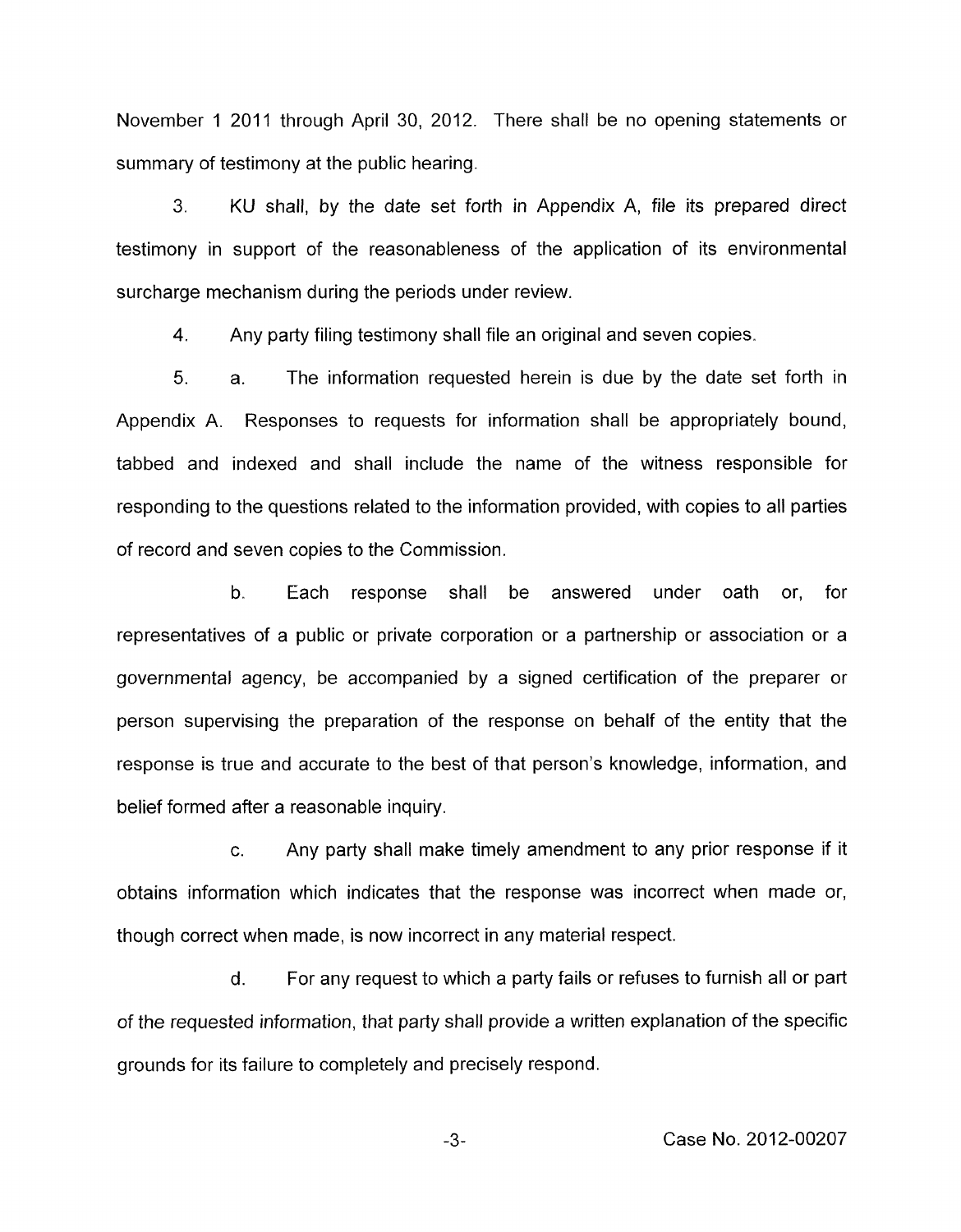e. Careful attention should be given to copied material to ensure that it is legible. When the requested information has been previously provided in this proceeding in the requested format, reference may be made to the specific location of that information in responding to this request. When applicable, the requested information shall be separately provided for total company operations and jurisdictional operations.

6. Within seven days of the Commission granting intervention to a party, KU shall provide the party with a copy of its monthly environmental surcharge reports as filed with the Commission for the review periods.

7. KU's monthly environmental surcharge reports and supporting data for the review periods shall be incorporated by reference into the record of this case.

**-4-** Case No. 2012-00207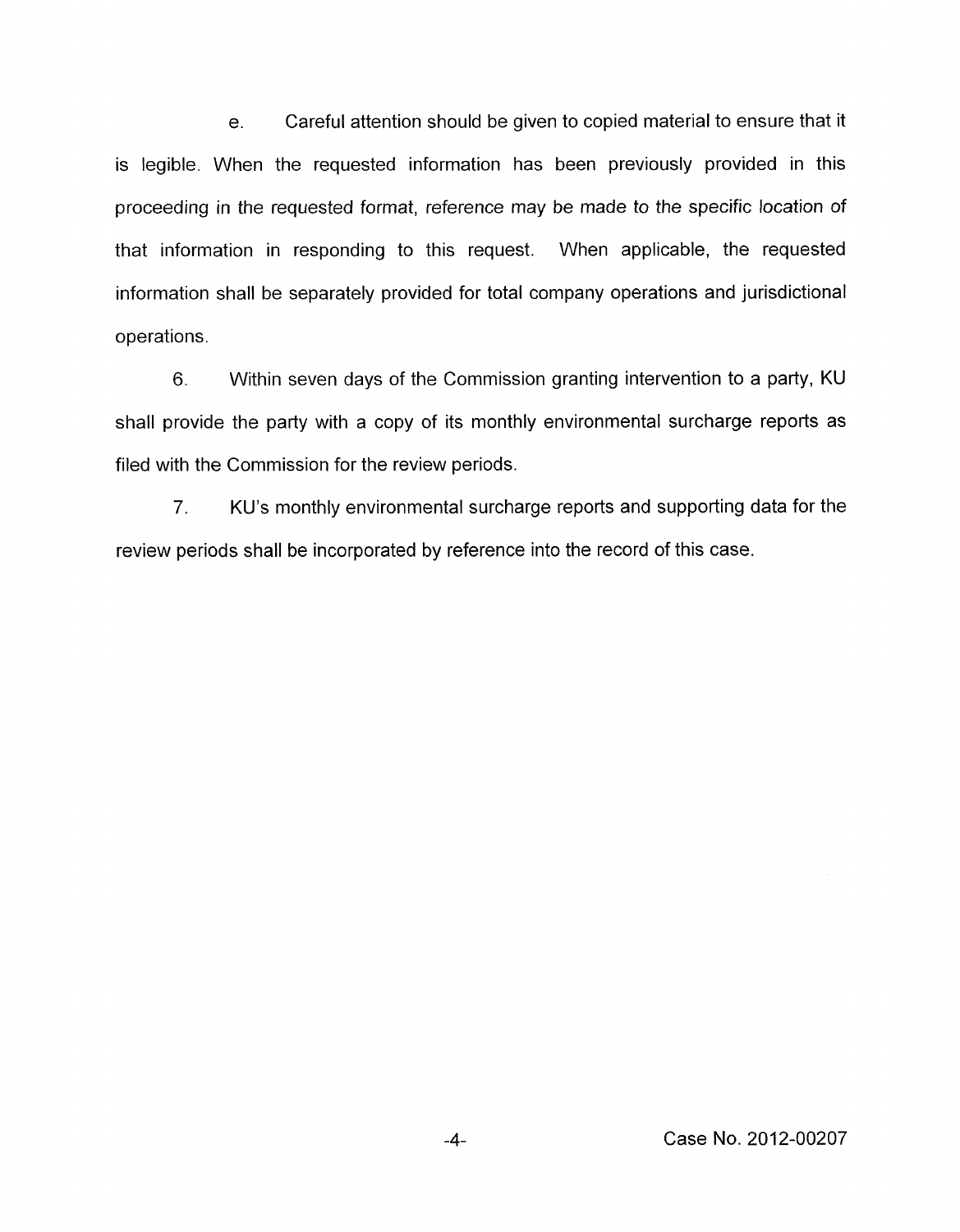8. The records of Case Nos. 1993-00465, 2000-00439, 2002-00146, 2003- 00068, 2003-00434, 2004-00426, 2006-00206, 2009-00197 and 2011-00161<sup>4</sup> shall be incorporated by reference into the record of this case.

9. The Commission does not look favorably upon motions for continuance.

Accordingly, motions for extensions of time with respect to the schedule herein shall be made in writing and will be granted only upon a showing of good cause.

IO. Nothing contained herein shall prevent the Commission from entering further Orders in this matter.

Case No. 1993-00465, Kentucky Utilities Company (Ky. PSC July 19, 1994); Case No. 2000-00439, The Application of Kentucky Utilities Company for Approval of an Amended Compliance Plan for Purposes of Recovering the Costs of New and Additional Pollution Control Facilities and to Amend Its Environmental Surcharge Tariff (Ky. PSC Apr. 18, 2001); Case No. 2002-00146, Application for Amended Environmental Compliance Plan and a Revised Surcharge to Recover the Costs (Ky. PSC Feb. 11, 2003); Case No. 2003-00068, An Examination by the Public Service Commission of the Environmental Surcharge Mechanism of Kentucky Utilities Company for the Six-Month Billing Periods Ending January 31, 2001, July 31, 2001, January 31, 2002, and January 31, 2003, and for the Two-Year Billing Periods Ending July 31, 2000 and July 31, 2002 (Ky. PSC May 4, 2004); Case No. 2003-00434, An Adjustment of the Electric Rates, Terms, and Conditions of Kentucky Utilities Company (Ky. PSC June 30, 2004); Case No. 2004-00426, The Application of Kentucky Utilities Company for a Certificate of Public Convenience and Necessity to Construct Flue Gas Desulfurization Systems and Approval of Its 2004 Compliance Plan and Recovery by Environmental Surcharge (Ky. PSC June 20, 2005); Case No. 2006-00206, The Application of Kentucky Utilities Company for a Certificate of Public Convenience and Necessity to Construct a Selective Catalytic Reduction System and Approval of Its 2006 Compliance Plan for Recovery by Environmental Surcharge (Ky. PSC Dec. 21, 2006); Case No. 2009-00197, Application of Kentucky Utilities Company for Certificates of Public Convenience and Necessity and Approval of Its 2009 Compliance Plan for Recovery by Environmental Surcharge (Ky. PSC Dec. 23, 2009); Case No. 2011-00161, Application of Kentucky Utilities Company for Certificates of Public Convenience and Necessity and Approval of its 2011 Compliance Plan for Recovery by Environmental Surcharge (Ky. PSC Dec. 15, 2011).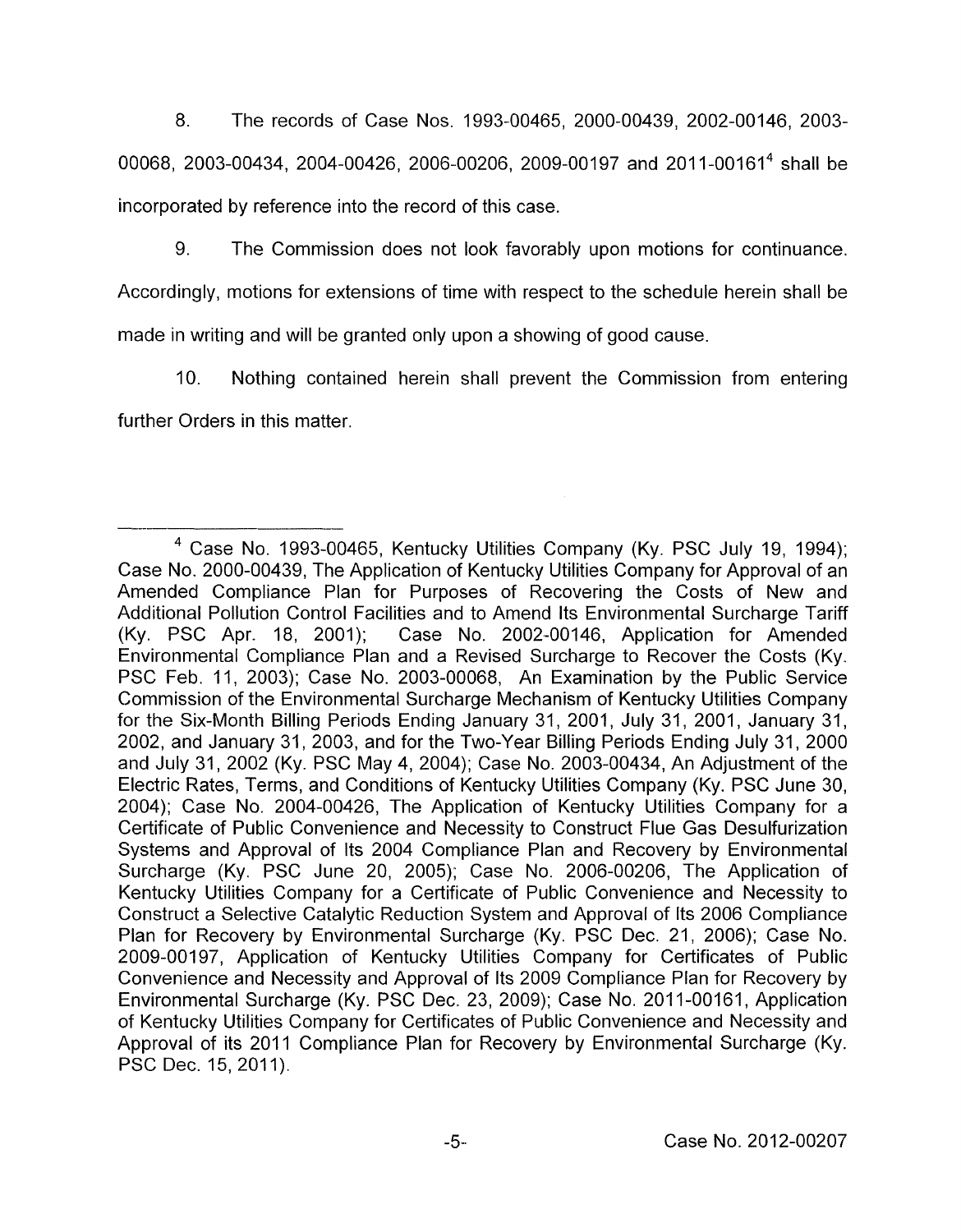By the Commission



Commissioner Breathitt Abstains.

ATTEST: **Ative Director** Exed

Case No. 2012-00207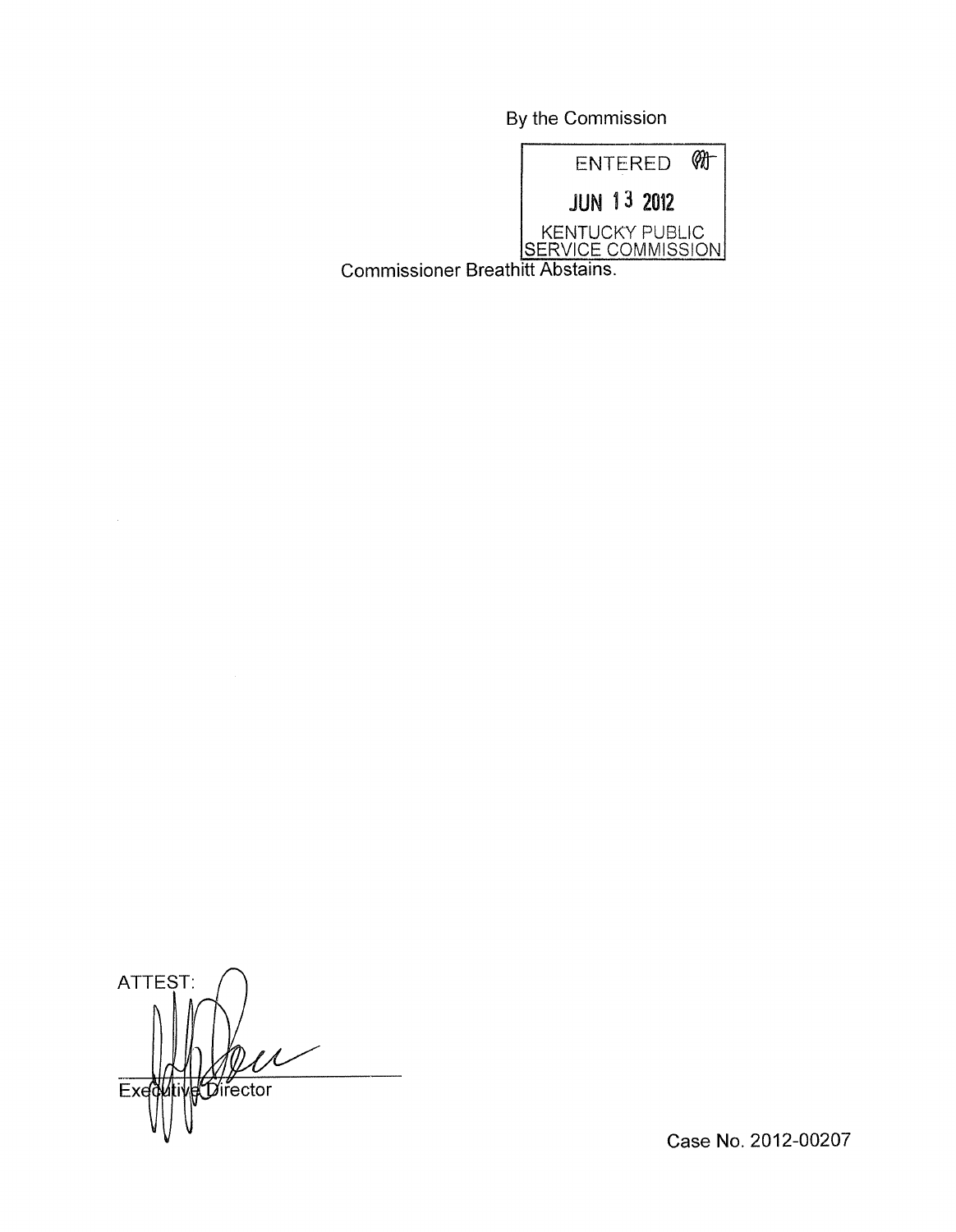# APPENDIX A

## APPENDIX TO AN ORDER OF THE KENTUCKY PUBLIC SERVICE COMMISSION IN CASE NO. 2012-00207 DATED

| KU shall file its prepared direct testimony and<br>responses to the information requested in                                                                                                                     |  |
|------------------------------------------------------------------------------------------------------------------------------------------------------------------------------------------------------------------|--|
|                                                                                                                                                                                                                  |  |
| An informal technical conference shall begin at 1:30 p.m.,<br>Eastern Daylight Time, in Conference Room No. 1 of the<br>Commission's offices at 211 Sower Boulevard,                                             |  |
|                                                                                                                                                                                                                  |  |
| All additional requests for information to KU shall                                                                                                                                                              |  |
|                                                                                                                                                                                                                  |  |
| KU shall file responses to additional requests for                                                                                                                                                               |  |
| Intervenor testimony, if any, in verified prepared form                                                                                                                                                          |  |
| All requests for information to Intervenors shall be                                                                                                                                                             |  |
| Intervenors shall file responses to requests for                                                                                                                                                                 |  |
|                                                                                                                                                                                                                  |  |
|                                                                                                                                                                                                                  |  |
| Public Hearing shall begin at 10:00 a.m., Eastern<br>Time, in Hearing Room 1 of the Commission's<br>offices at 211 Sower Boulevard, Frankfort, Kentucky,<br>for the purpose of cross-examination of witnesses of |  |
|                                                                                                                                                                                                                  |  |
|                                                                                                                                                                                                                  |  |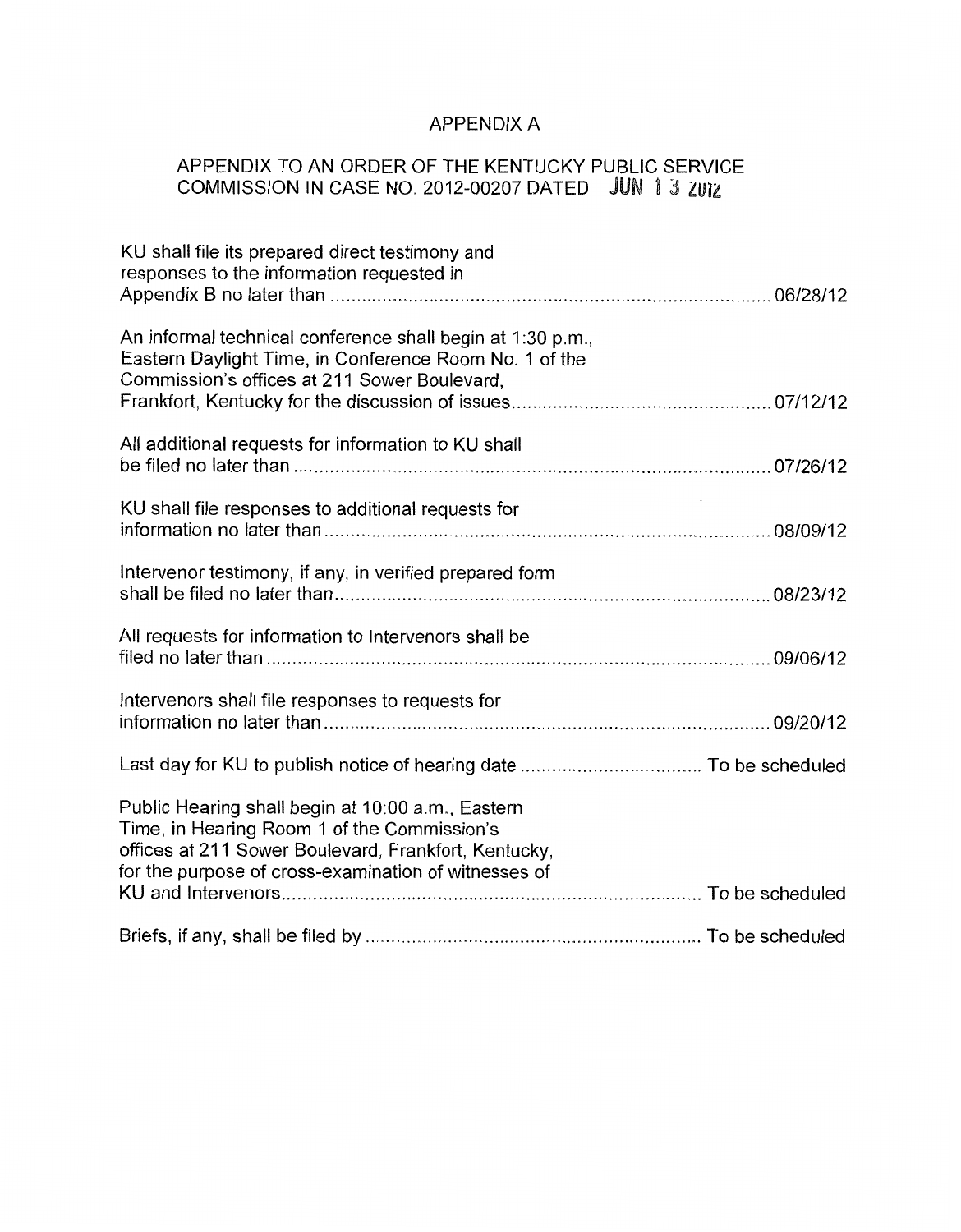#### APPENDIX B

## APPENDIX TO AN ORDER OF THE KENTUCKY PUBLIC SERVICE COMMISSION IN CASE NO. 2012-00207 DATED J

#### COMMISSION STAFF'S FIRST REQUEST FOR INFORMATION TO KENTUCKY UTILITIES COMPANY

1. Concerning the rate of return on the four amendments to the environmental compliance plan, for the period under review, calculate any true-up adjustment needed to recognize changes in KU's cost of debt, preferred stock, accounts receivable financing (if applicable), or changes in KU's jurisdictional capital structure. Include all assumptions and other supporting documentation used to make this calculation. Any true-up adjustment is to be included in the determination of the over- or under-recovery of the surcharge for the corresponding billing period under review,

2. Prepare a summary schedule showing the calculation of Total E(m), Net Retail E(m), and the surcharge factor for the expense months covered by the applicable billing period. Include the expense months for the two expense months subsequent to the billing period in order to show the over- and under-recovery adjustments for the months included for the billing period under review. The summary schedule is to incorporate all corrections and revisions to the monthly surcharge filings KU has submitted during the billing period under review. Include a calculation of any additional over- or under-recovery amount KU believes needs to be recognized for the six-month review. Include all supporting calculations and documentation for any such additional over- or under-recovery.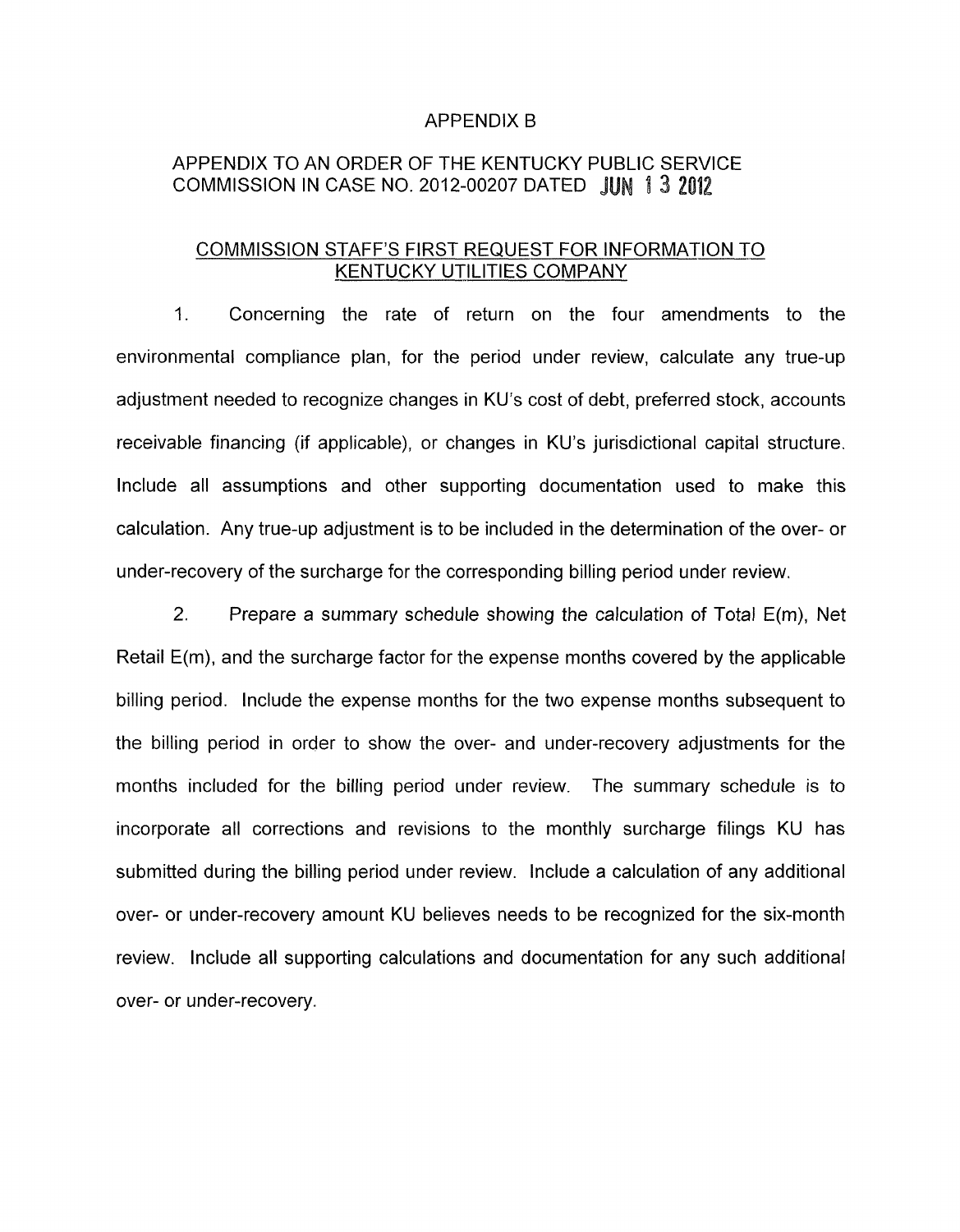3. Provide the calculations, assumptions, workpapers, and other supporting documents used to determine the amounts KU has reported during each billing period under review for Pollution Control Deferred Income Taxes.

4. Refer to ES Form 2.50, Pollution Control - Operations & Maintenance Expenses, for the March 2011 through February 2012 expense months. For each expense account number listed on this schedule, explain the reason(s) for any change in the expense levels from month to month if that change is greater than plus or minus 10 percent.

5. In Case No. 2000-00439, the Commission ordered that KU's cost of debt and preferred stock would be reviewed and re-established during the six-month review case. Provide the following information as of February 29, 2012:

a. The outstanding balances for long-term debt, short-term debt, preferred stock, and common equity. Provide this information on total company and Kentucky jurisdictional bases.

b. The blended interest rates for long-term debt, short-term debt, and preferred stock. Include all supporting calculations showing how these blended interest rates were determined. If applicable, provide the blended interest rates on total company and Kentucky jurisdictional bases. For each outstanding debt listed, indicate whether the interest rate is fixed or variable.

c. KU's calculation of its weighted average cost of capital for environmental surcharge purposes.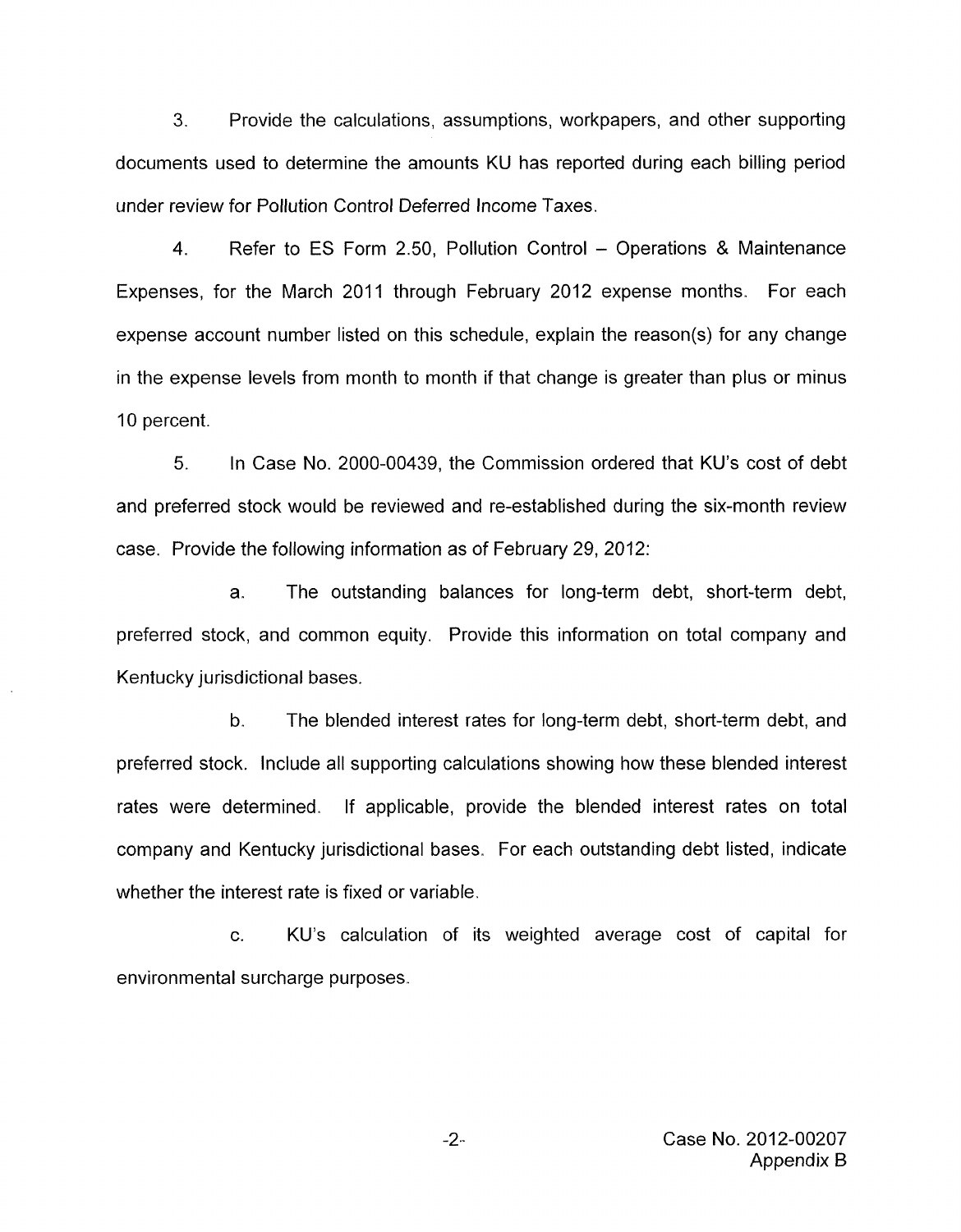6. Provide the actual average residential customer's usage. Based on this usage amount, provide the dollar impact the over/under recovery will have on the average residential customer's bill for the requested recovery period.

 $\sim$